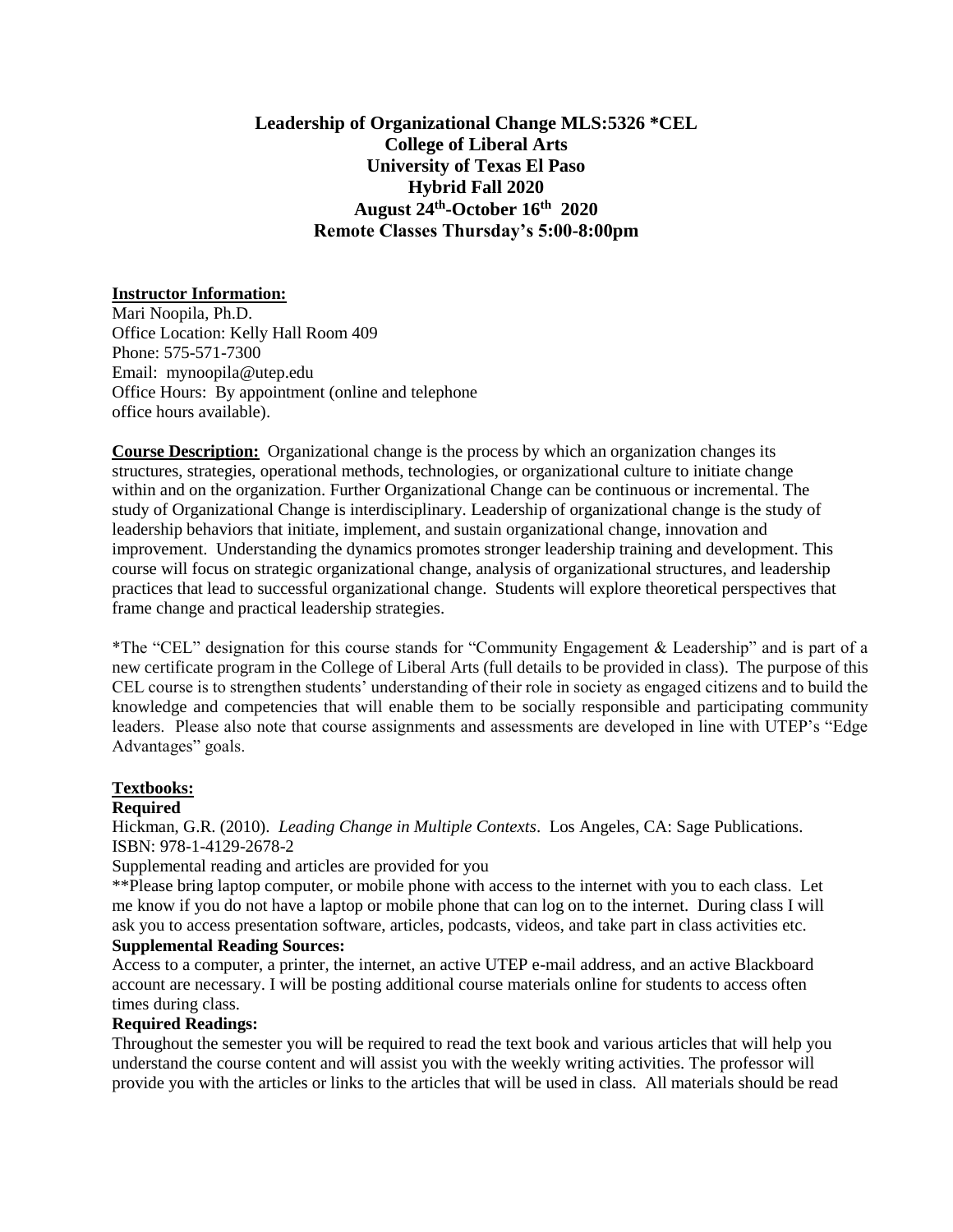before attending class for the week. You should be familiar enough with the reading material that you are able to participate in the in-class activities/review.

**Online Videos:** In addition to the above resources I may ask that you view assigned videos or pod casts that will be discussed in class and that will help you with the weekly writing activities.\* To truly understand the concepts discussed in class it is necessary to go beyond the textbook in a more practical level. Therefore, instruction will include in-class discussions and will require students to participate in a variety of activities.\*\*Read the assigned material BEFORE class and be prepared to discuss the material in-class.

## **Course Learning Objectives:**

Develop Understanding and Knowledge. Identify and understand multiple leadership and change perspectives, theories and concepts. Articulate how these concepts and theories are applicable to the bigger picture. Identify, analyze, and describe effective leadership and change concepts. Know and practice principles, guidelines, and professional ethical standards regarding collegial and professional collaborations. Grow and strengthen communication, team-work, interpersonal, and community-based research skills and knowledge and further advance self-driven and change making skills. Develop and demonstrate knowledge of and the ability to critically review, examine, and present, orally and in writing, professional and research literature and apply the body of research in leadership studies.

Critical Thinking. "Critical thinking is a habit of mind characterized by the comprehensive exploration of issues, ideas, artifacts, and events before accepting or formulating an opinion or conclusion." Students will focus on the nature and scope of issues relevant to multiple leadership theories and practical application of leadership behaviors across a variety of contexts. Critical thinking in leadership reflects a thorough analysis of multiple leadership strategies as well as development of complex arguments and the nature and scope of organizational change(s).

Creative Thinking. "Creative thinking is both the capacity to combine or synthesize existing ideas, images, or expertise in original ways and the experience of thinking, reacting, and working in an imaginative way characterized by a high degree of innovation, divergent thinking, and risk taking." Creative problem solving and innovative idea generation are critical elements of the principled leadership. Research in decision-making shows consistently that individuals are relatively weak in brainstorming competence and the development of creative options for effective decision outcomes. In all leadership contexts, we address issues of critical and creative approaches leadership excellence and organizational change

Community Engagement & Leadership (CEL) Course Definition: These are courses with integrated, structured community-based (direct and indirect outside of the classroom) projects and activities connected to course learning objectives where engagement with community partners is equally beneficial to the student and community partners. Participation involves reciprocal teaching-learning experiences over the course of the academic semester and students may gain additional leadership and interpersonal skills while applying their knowledge in the community-setting.

## **CEL Course Specific Information and Requirements:**

This course requires a minimum of 20 community-based research hours that must be completed within the semester. Community based research allows the student to participate in a mutual relationship where they will serve their community while conducting research and while applying academic concepts learned in leadership classes. Students will be asked to research leadership and change efforts within the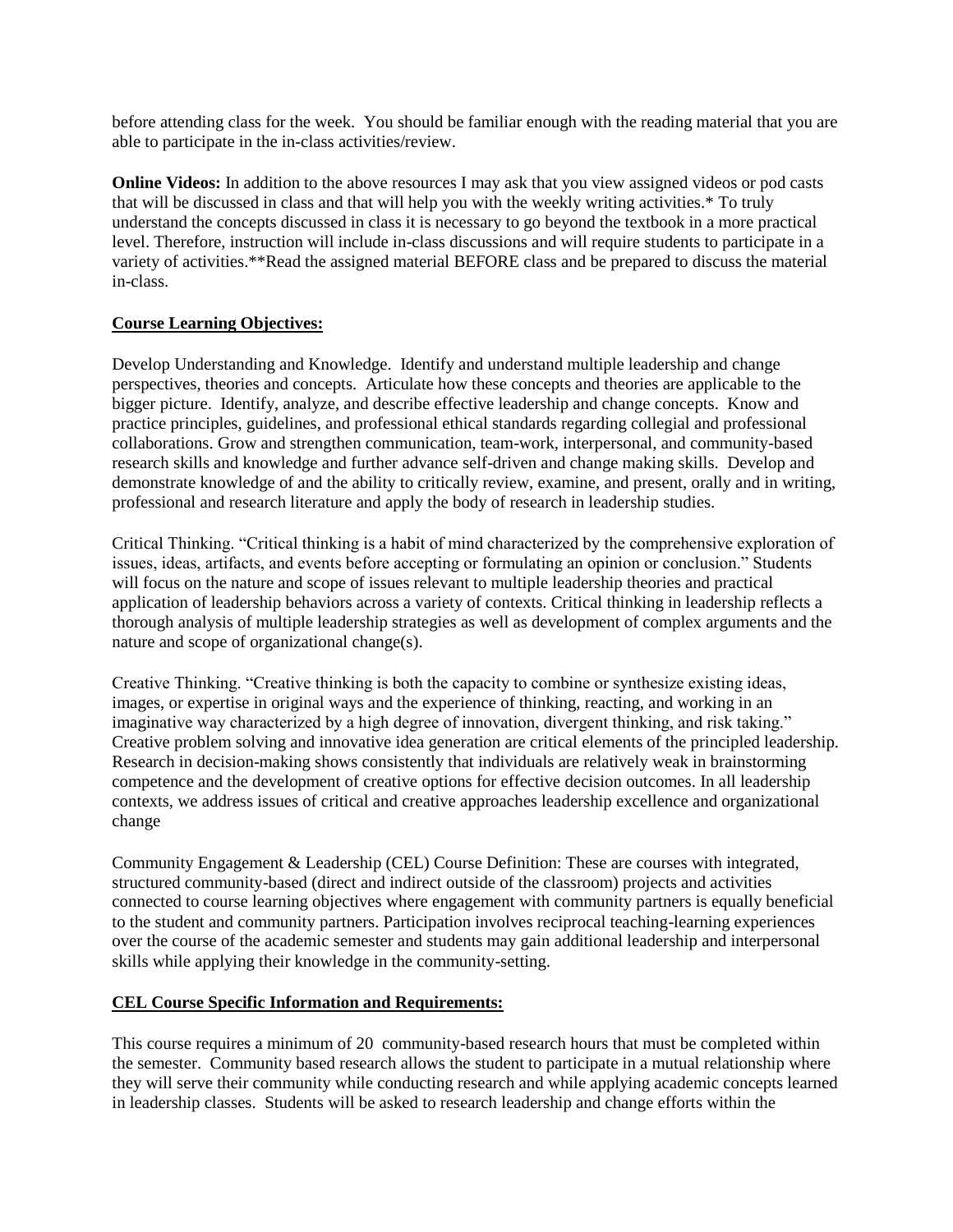community context. The students will log their research hours, interview, gather and analyze data and present interview and information in a community-based podcast.

## **Evaluation of Community Engagement :**

The supervising faculty member will evaluate the community engagement component performance based on the following criteria:

- 20 hours minimum of community-based research hours: These hours should include identifying a community-based need or organization. Reaching out to the organization if necessary for information, gathering community knowledge and identifying data and information necessary to complete the project.
- Community Based Leadership and Change Final Project:
	- General Overview: The community-based leadership project challenges students to use the skills and knowledge gained from the class in an authentic learning environment. Community based leadership projects must address a specific community issue and design/create a community product or tool that will be presented at the end of the semester. Students should be in touch with their instructor throughout the semester to discuss the progress of their project. Students can begin their projects at any time during the semester.
	- Community based leadership projects must be completed by the final day of class. Students will have time during semester weeks dedicated to working on their project. All projects must have the following components:
	- Project proposal must outline the design or creation of a community product or tool that would be useful within the community to help contribute or meet needs designated by the students.
	- First students will be tased with identifying a community need or specific organization within the borderland community.
	- Needs Assessment This part of the project assesses students' ability to research, analyze, and communicate community issues.
	- Based on the needs, students will be asked to map out a design of a product or tool that can be useful to address those needs.
	- Project Proposal This part of the project assesses students' ability to brainstorm, think creatively, and prepare a proposal for a specific project that addresses a borderland community issue (this issue may be evident in the borderland as well as nationally and globally).
	- Project Implementation This part of the project assesses students' ability to organize, implement, and lead a project. Students will need to provide a summary of the product or tool.
	- Presentation This part of the project assesses students' ability to communicate and reflect back on their experience.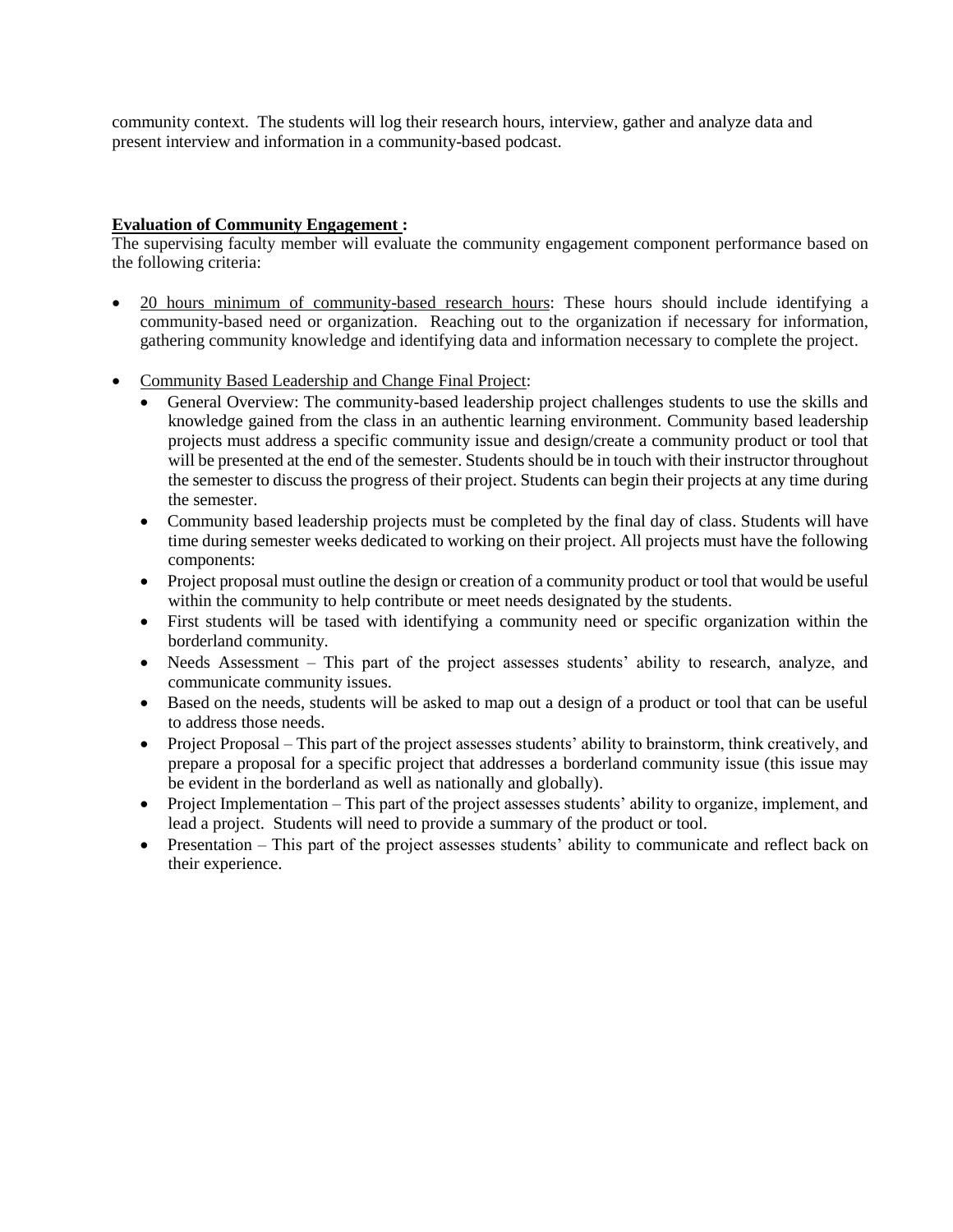#### **Grade Breakdown:**

| <b>Assignments</b>                                                  | <b>Points</b> |
|---------------------------------------------------------------------|---------------|
| <b>In-Class Attendance &amp; Participation</b><br>(25pts. each x 8) | 200           |
| <b>In-Class Chapter Presentations</b>                               | 100           |
| <b>Mini Analysis 1</b>                                              | 150           |
| Mini Analysis 2                                                     | 150           |
| <b>Community Based Research Hours</b><br>$(20$ minimum). $*CELL$    | 100           |
| <b>Community Based Leadership</b><br>Project *CEL                   | 300           |
| <b>Total</b>                                                        | 1000          |

## **Faculty Availability and Responsiveness:**

Available by appointment, please contact me to arrange a meeting time. I will typically be on post at the learning resource center, 2<sup>nd</sup> floor of the library before class. Any correspondence should be through email or Blackboard email. You can expect a response from me within 24-48 hours during the regular Monday-Friday week, please allow more time during the weekend for correspondence.

## **Teaching Philosophy:**

My classroom is one of respect, competence, and forward thinking. As an educator-scholar my classroom, whether it be face-to-face, hybrid, or online is one that recognizes everyone brings a unique lived experience and knowledge to the table. I make sure that students feel comfortable with sharing their experiences, and I encourage that students let their voice be heard. By consideration of the diverse classroom dynamics that the environment consumes, I seek to establish a supportive, collaborative, encouraging places where all students have the opportunity and desire to thrive. In my classroom, students are in a safe space where they are encouraged to share, take risks, and reflectively learn from their experiences. Through innovative instruction, a commitment to diversity, equity, and inclusion, my classroom uses technology-enhanced learning, service learning and professional development, and a continuous dedication to rigorous research. My role in the classroom is that of an engaged facilitator who involves students in the experiential application of leadership concepts and theories.

## **Course Policies and Expectations:**

All assignments and major projects are to be presented by the due date. An absence means forfeiting the grade for those assignments. If you cannot attend class, you should plan to submit your written work on time. I understand that at times, there may be an emergency, and I will consider extreme cases, however, reasons like not being able to access internet, personal travel, or illness should not impede you from planning with me to get work done on time. If the homework is late, it will be given a 0. For written assignments, I expect that students will consult APA style manuals for the guidelines required for collegelevel academic writing. I expect that the course's major speaking assignments will be well researched, rehearsed, and prepared with ample time. I will provide specific guidelines for each assignment in the course.

**Multiple submissions:** All work submitted in class must be original work. Please do not submit work that you have submitted in another course.

**Incomplete grades:** An incomplete may be given if a student provides evidence of a documented illness or family crisis that the instructor believes genuinely precluded successful completion of the course.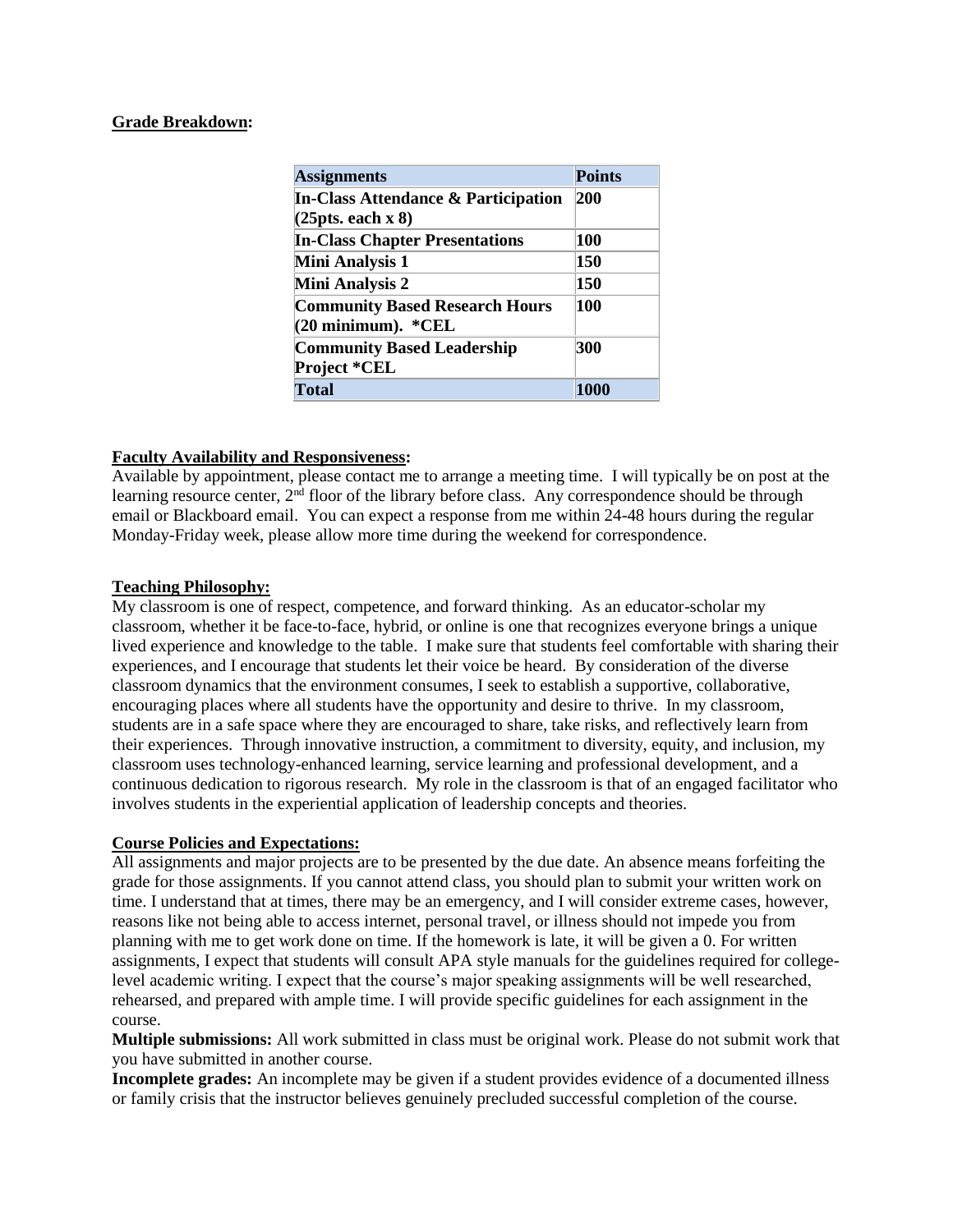**Make-up work:** No make-up work will be accepted. If you miss the deadline for a submission you will receive a 0 for that assignment.

**Grades:** All work must be submitted on time and using APA style format. Excessive spelling and grammar errors and late papers will impact your grade.

**Electronic Devices:** Please do not use your mobile phones in the class. If you need to take or receive a call, please step outside of the class to do so. Absolutely no recording or photographing of the instructor or classmates is permitted in this classroom.

**Participation:** Each student is expected to read assigned materials on the dates given and to come to class prepared to discuss the assigned content. Students are expected to actively and intently participate in the class discussions, critically engage with the readings, and work collaboratively in the weekly writing activities to learn and to support the learning of peers.

#### **Plagiarism:**

Plagiarism is academic dishonesty and will likely ensure your failing the class. Plagiarism means using another person's ideas, language or other original (not common-knowledge) material without proper acknowledgement of its source. This includes taking information or ideas out of books, from articles, off the Internet, your telephone, from a friend or instructor, and so on. If the ideas or words come from a source or person other than you, you must indicate it in your writing or speech. Never use another student's work. A plagiarized assignment will result in failure, and even further disciplinary action in accordance with UTEP policy is possible. Please become familiar with the guidelines outlined by the student handbook, and if there is any question about this topic, please contact me to schedule a meeting.

#### **Other Policies:**

Students are expected to know and observe the published deadlines for (a) dropping the course and (b) withdrawing from the course. These deadlines are published on the Academic Calendar, which is available in the my.utep.edu site, the course catalogue, and is in the Dean's Office, also online [http://catalog.utep.edu/grad/welcome-to-utep/academic-calendar/.](http://catalog.utep.edu/grad/welcome-to-utep/academic-calendar/)

No competing audio/visual technology in class. Laptops and smart phones may be utilized during our course, but these moments are integrated into the curriculum. Usage of these devices, apart from the course design, will be considered competing.

Official UTEP email accounts are encouraged of every student. All business not dealt with in class will be conducted through UTEP email accounts and students are responsible for checking their accounts for course updates and notifications.

For direction about online course etiquette please visit UTEP's netiquette guide for online courses: [https://www.utep.edu/extendeduniversity/cid/\\_Files/docs/netiquette-guide-for-online-courses.pdf](https://www.utep.edu/extendeduniversity/cid/_Files/docs/netiquette-guide-for-online-courses.pdf)

## **Student Conduct:**

Students should familiarize themselves with the UTEP Handbook of Operating Procedures [https://www.utep.edu/vpba/hoop/.](https://www.utep.edu/vpba/hoop/) Violation of procedures will result in failure of the class. While enrolled at the University, a student neither loses the rights nor escapes the responsibilities of social responsibility. Any student who engages in conduct that is prohibited by the Board of Regents' *Rules and Regulations* or University rules or by federal, state, or local law is subject to discipline whether such conduct takes place on or off campus or whether civil or criminal penalties are also imposed for such conduct. All students are expected and required to obey the law, to show respect for properly constituted authority, and to observe correct standards of conduct.